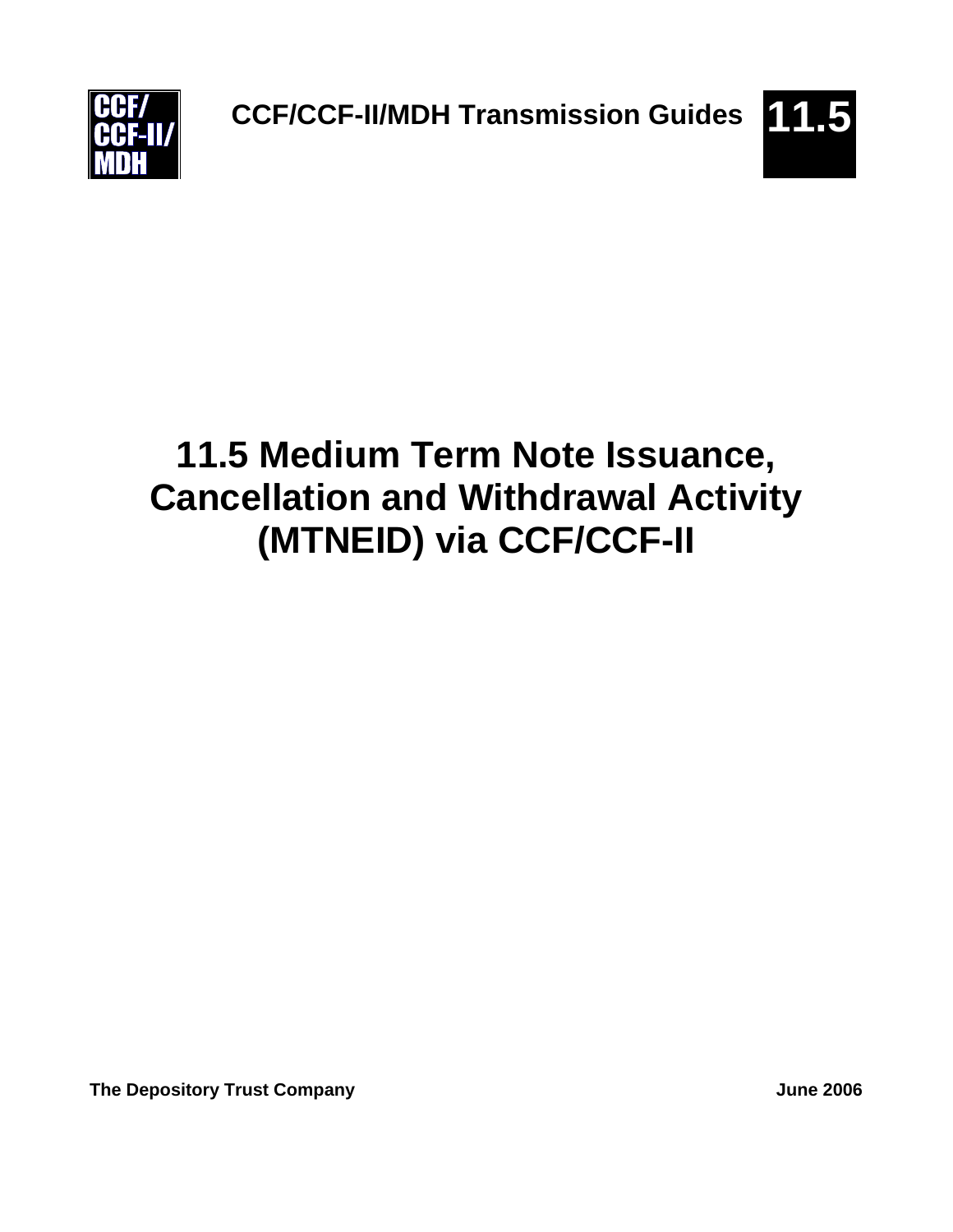

Copyright © 2006 by The Depository Trust Company ("DTC"). All rights reserved. This work is proprietary and is intended for the exclusive use of DTC's Participants and other users of DTC's services. No part of this work may be reproduced or distributed (including by transmission) in any form or by any means, or stored in any information storage and retrieval system, without DTC's prior written permission.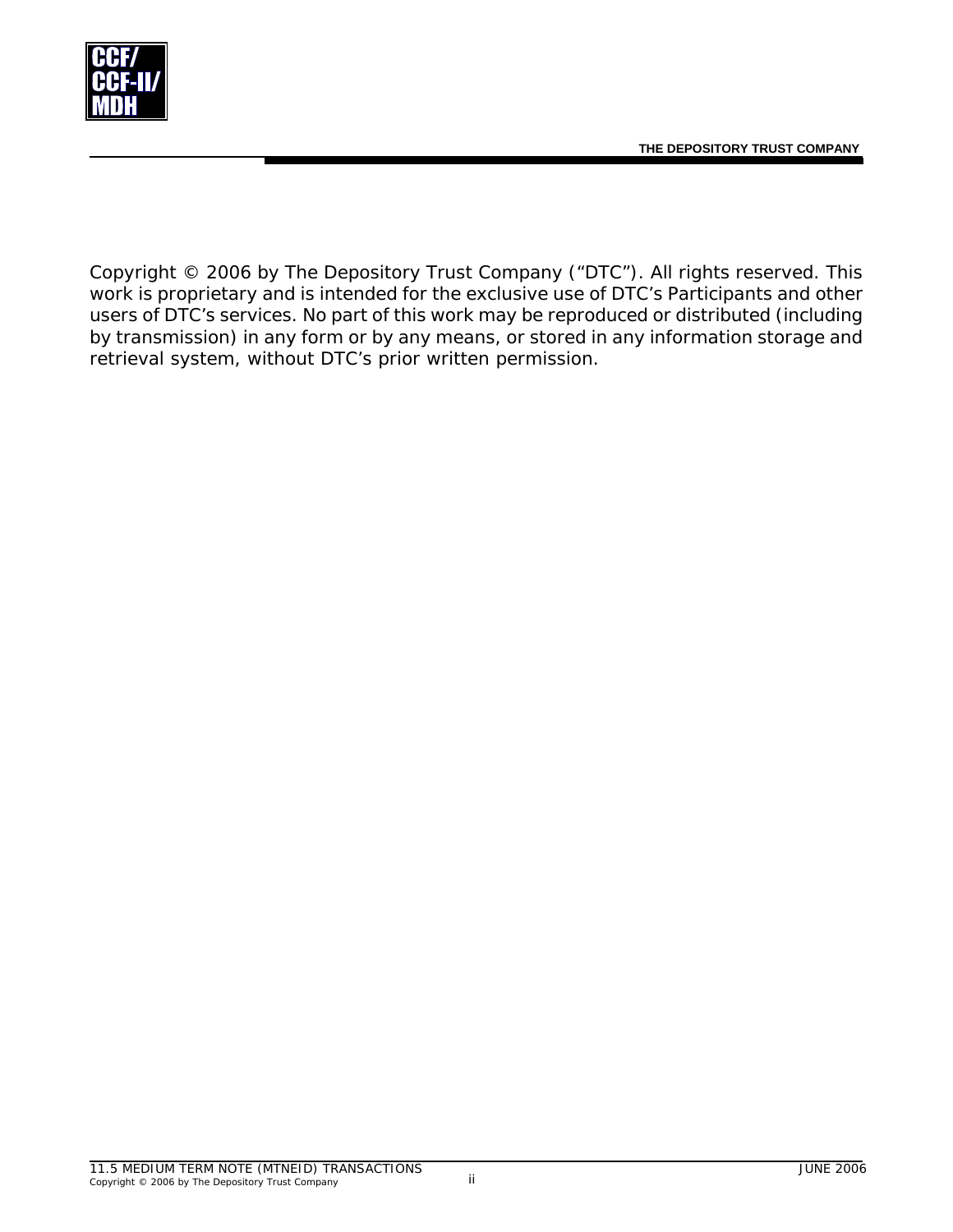

# **11.5 Medium Term Note Issuance, Cancellation and Withdrawal Activity (MTNEID) via CCF/CCF-II**

#### **Table of Contents**

| <b>Section</b> | <b>Title</b>                          |                                                          | Page |
|----------------|---------------------------------------|----------------------------------------------------------|------|
| 1              |                                       |                                                          |      |
| 2              |                                       |                                                          |      |
|                | 2.1                                   |                                                          |      |
| 3              |                                       |                                                          |      |
|                | 3.1<br>3.2 <sub>2</sub><br>3.3<br>3.4 | MTNEID Detail Issuance and Cancellation Record Layout  6 |      |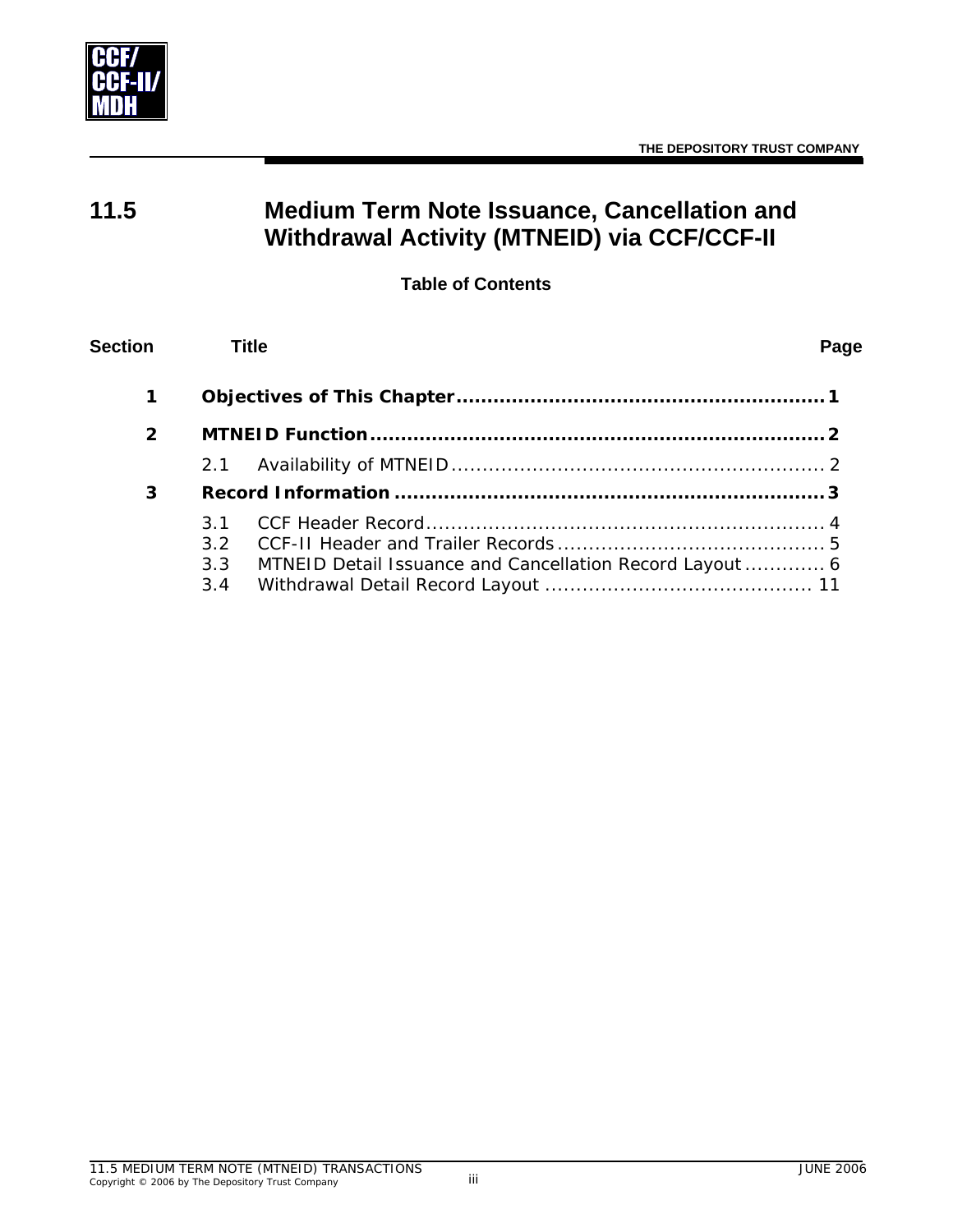<span id="page-3-0"></span>

### **1 Objectives of This Chapter**

The objectives of this chapter are to:

- Give an overview of the Medium Term Note Issuance, Cancellation and Withdrawal (MTNEID) function
- Provide formats for associated records

This version of the specification is designed to support enhancements for issuance of information related to asset-backed MMIs, providing initial maturity date and exchangeable MMIs. The changes to the MTNEID Detail Issuance and Cancellation Record Layout start at position 376.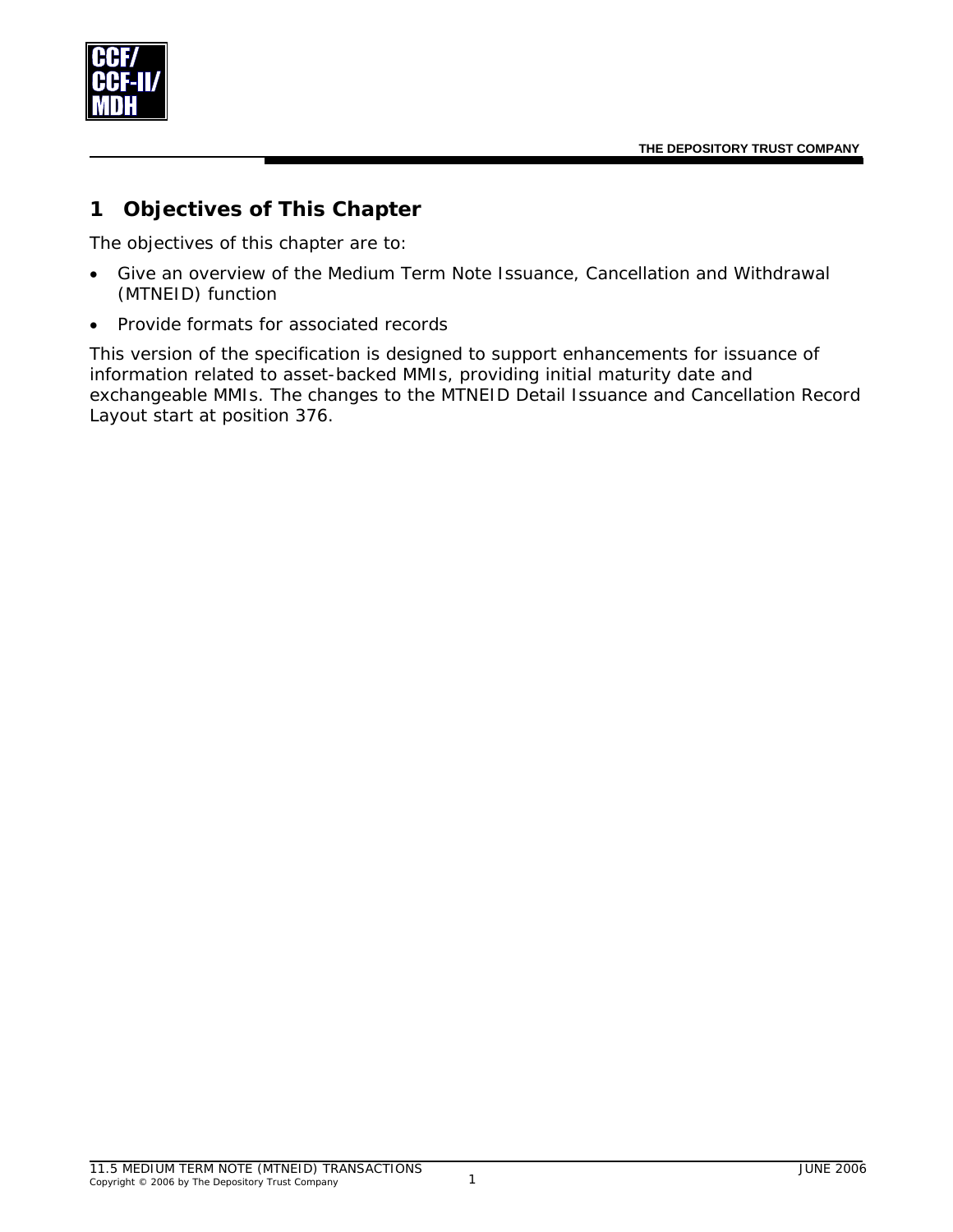<span id="page-4-0"></span>

## **2 MTNEID Function**

CCF/CCF-II users can use the Medium Term Note Issuance, Cancellation and Withdrawal (MTNEID) function in order to receive information about medium term notes issued, cancelled or withdrawn that day.

Users receive MTNEID information in the form of a series of machine-readable records. Each record contains the description of a medium term note that was issued, cancelled, or withdrawn on that business day.

#### **2.1 Availability of MTNEID**

MTNEID file is normally available from 7:00 pm to 3:00 pm Eastern Time.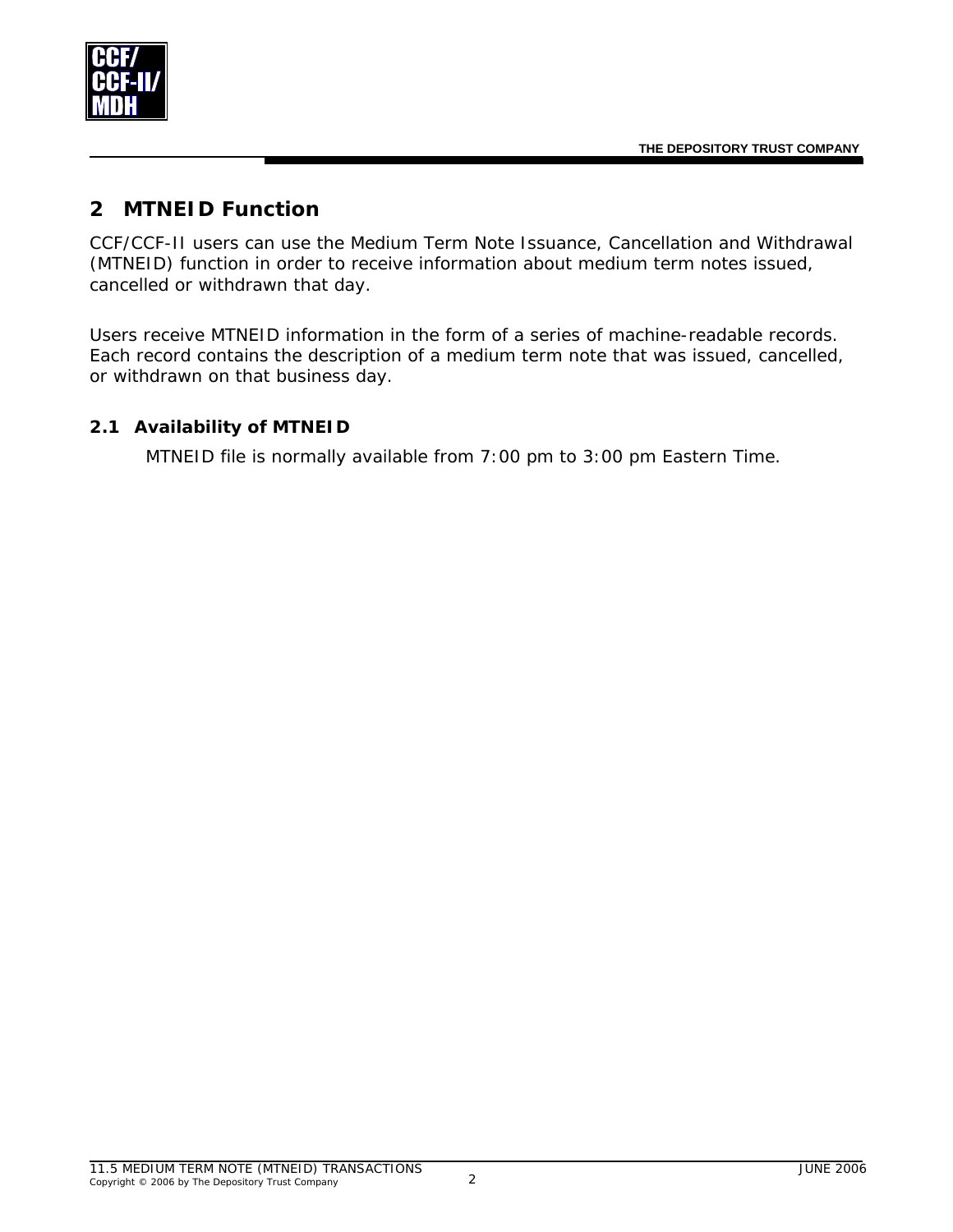<span id="page-5-0"></span>

### **3 Record Information**

The MTNEID function is available via CCF and CCF-II. Users requesting MTNEID via CCF normally receive a file consisting of a CCF Header record followed by the MMIED detail records.

Users requesting MTNEID via CCF-II receive a file consisting of CCF-II Header and Trailer records separated by the MTNEID detail records.

The CCF Header record, CCF-II Header and Trailer records, and the MTNEID record are described on the following pages.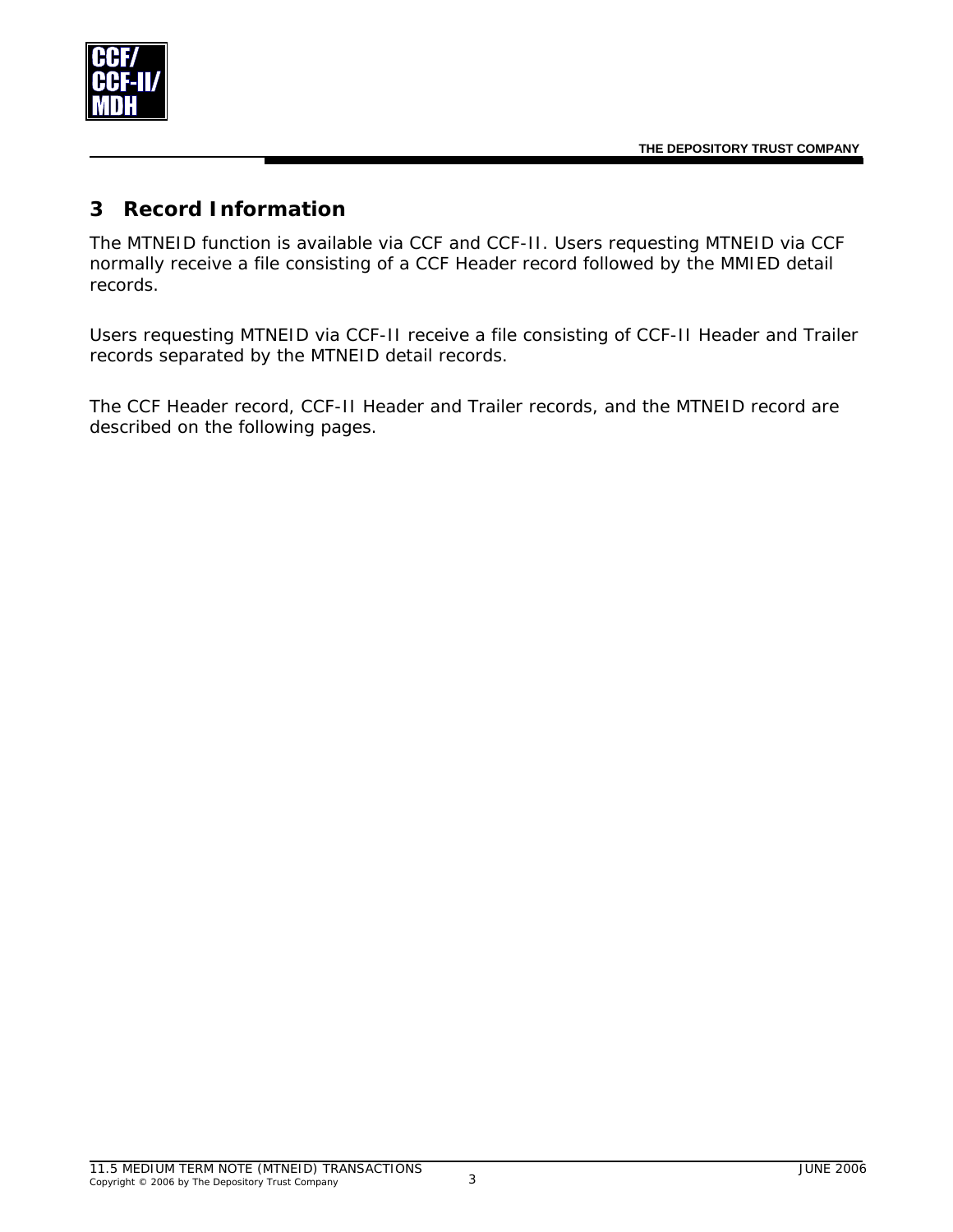<span id="page-6-0"></span>

#### **3.1 CCF Header Record**

If HEADER=YES is specified as a CCFDTFDB parameter, the first record on the function file is a header record. The header record contains information regarding the creation of the file. The CCF Header Record format is shown below. NDM users executing NDMDTF01 and RJE 3770 users executing RJESDTF2 receive the CCF Header record.

| <b>CCF HEADER RECORD FORMAT</b> |                |               |                        |                                                   |  |
|---------------------------------|----------------|---------------|------------------------|---------------------------------------------------|--|
| <b>POSITION</b>                 | <b>LENGTH</b>  | <b>FORMAT</b> | <b>FIELD NAME</b>      | <b>FIELD DESCRIPTION</b>                          |  |
| 1                               | 6              | Character     | Data Type<br>Requested | <b>MTNEID</b>                                     |  |
| 7                               | 6              | Character     | Data Type Created      | <b>MTNEID</b>                                     |  |
| 13                              | 8              | Character     | <b>Creation Date</b>   | mm/dd/yy<br>data creation date                    |  |
| 21                              | 8              | Character     | Load Date              | mm/dd/yy<br>data load date                        |  |
| 29                              | 8              | Character     | Load Time              | hh: mm: ss<br>data load time                      |  |
| 37                              | $\overline{2}$ | Binary        | Record Length          | Size of each data record                          |  |
| 39                              | $\overline{4}$ | Binary        | <b>Block Count</b>     | Number of data blocks input to<br><b>CCFDTFDB</b> |  |
| 43                              | $\overline{4}$ | Binary        | <b>Record Count</b>    | Number of data records                            |  |
| 47                              | ???            | Character     | Filler                 | DTC use only; do not use                          |  |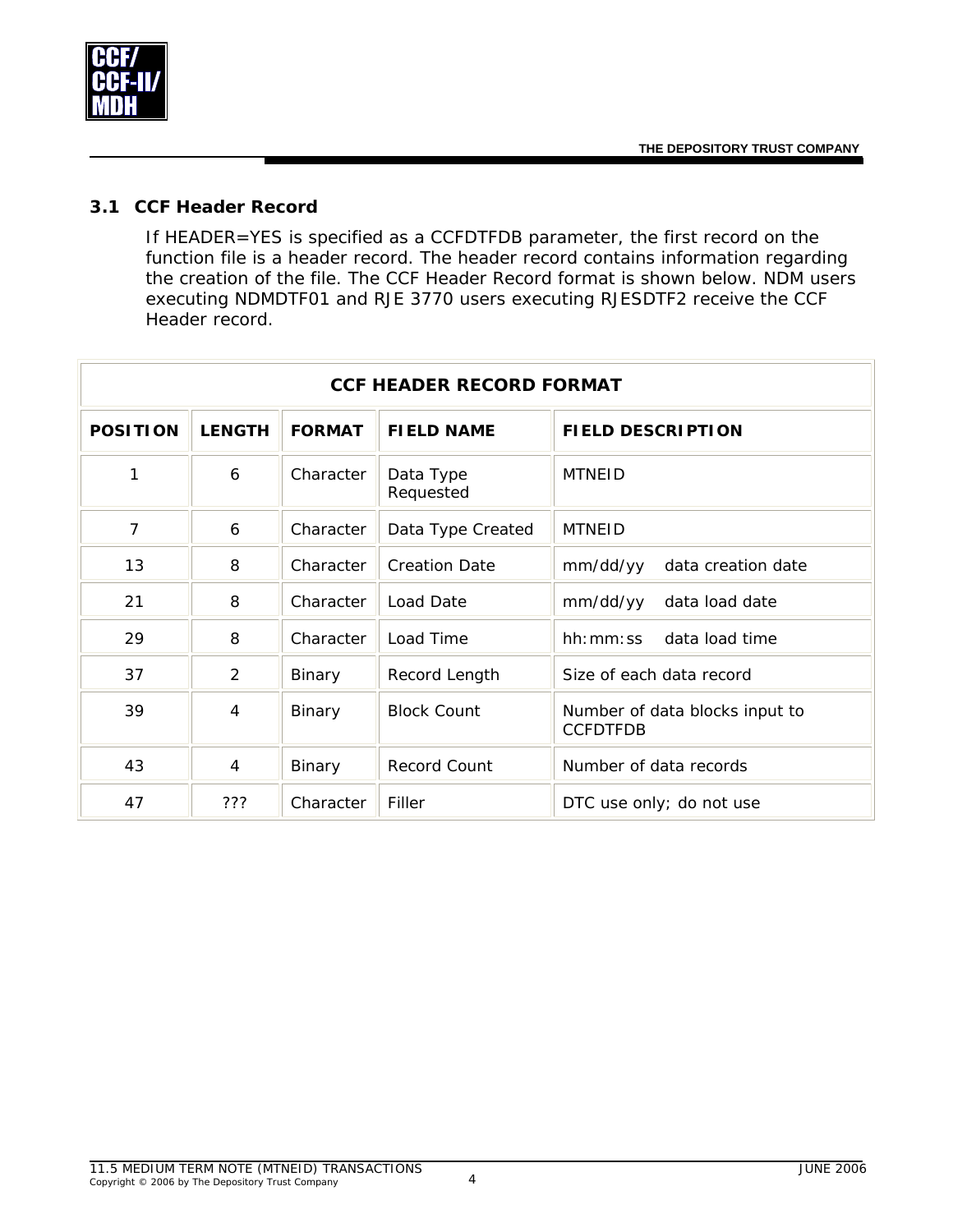<span id="page-7-0"></span>

#### **3.2 CCF-II Header and Trailer Records**

The format of CCF-II Header and Trailer records is shown below. Please note that the Header and Trailer records are identical except for the first and last field of each record.

| <b>CCF-II HEADER AND TRAILER RECORD FORMAT</b><br>(DTC TRANSMITS TO USER) |                |                |                           |                                                                                                                      |  |
|---------------------------------------------------------------------------|----------------|----------------|---------------------------|----------------------------------------------------------------------------------------------------------------------|--|
| <b>POSITION</b>                                                           | <b>LENGTH</b>  | <b>FORMAT</b>  | <b>FIELD NAME</b>         | <b>FIELD DESCRIPTION</b>                                                                                             |  |
| 1                                                                         | 3              | Character      | Record ID                 | HDR or TLR                                                                                                           |  |
| $\overline{4}$                                                            | $\overline{4}$ | Character      | <b>SIGNON ID</b>          | <b>SIGNON ID</b>                                                                                                     |  |
| 8                                                                         | 6              | Character      | Data Type<br>Requested    | <b>MTNEID</b>                                                                                                        |  |
| 14                                                                        | 6              | Character      | Data Type Created         | <b>MTNEID</b>                                                                                                        |  |
| 20                                                                        | 8              | Character      | <b>Creation Date</b>      | mm/dd/yydata creation date                                                                                           |  |
| 28                                                                        | 8              | Character      | Load Date                 | mm/dd/yydata load date                                                                                               |  |
| 36                                                                        | 8              | Character      | Load Time                 | data load time<br>hh:mm:ss                                                                                           |  |
| 44                                                                        | $\overline{4}$ | <b>Numeric</b> | Record Length             | Record length of data requested                                                                                      |  |
| 48                                                                        | 8              | Numeric        | Record Count              | Number of data records in file                                                                                       |  |
| 56                                                                        | 4              | Numeric        | Segments per Data<br>Type | Number of 80-byte records per data<br>type requested                                                                 |  |
| 60                                                                        | 15             | Character      | Filler                    | DTC use only; do not use                                                                                             |  |
| 75                                                                        | 6              | <b>Numeric</b> | Sequence Number           | Numbering sequence, used as a data<br>integrity check:<br><b>HDR</b><br>000000<br>$=$<br><b>TLR</b><br>999999<br>$=$ |  |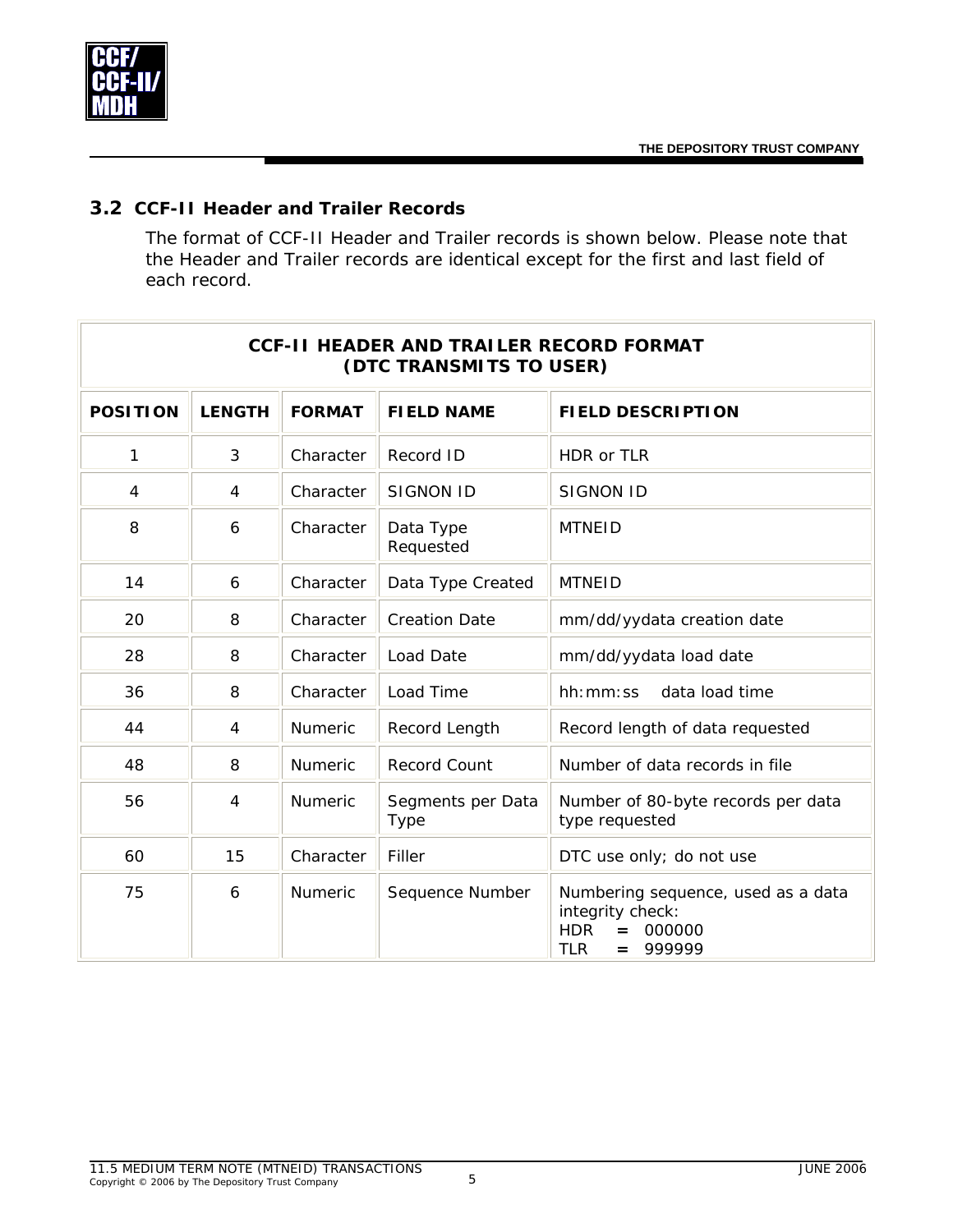

<span id="page-8-0"></span>

#### **3.3 MTNEID Detail Issuance and Cancellation Record Layout**

The layout of the Cancellation and Issuance output records for the MTNEID function is shown below. Output records are identified by the entry in position 1:

- I in the first position identifies an issuance record
- C in the first position identifies a cancellation record

The record contains 400 bytes.

This version of the specification is designed to support enhancements for issuance of information related to asset-backed MMIs, providing initial maturity date and exchangeable MMIs. The changes to the MTNEID Detail Issuance and Cancellation Record Layout start at position 376.

| MTNEID ISSUANCE AND CANCELLATION DETAIL RECORD FORMAT |               |                |                                         |                                                              |  |
|-------------------------------------------------------|---------------|----------------|-----------------------------------------|--------------------------------------------------------------|--|
| <b>POSITION</b>                                       | <b>LENGTH</b> | <b>FORMAT</b>  | <b>FIELD NAME</b>                       | <b>FIELD DESCRIPTION</b>                                     |  |
| 1                                                     | 1             | Character      | MTN Type                                | <b>Issuance</b><br>$=$<br>$\mathbf C$<br>Cancellation<br>$=$ |  |
| $\overline{2}$                                        | 2             | Character      | Filler                                  | DTC use only; do not use                                     |  |
| $\overline{4}$                                        | 9             | Character      | <b>CUSIP Number</b>                     | A unique identifier assigned to the<br>eligible security     |  |
| 13                                                    | 1             | Character      | Filler                                  | DTC use only; do not use                                     |  |
| 14                                                    | 1             | Character      | <b>Issuance Type</b>                    | = Medium Term Notes (MTN)<br>М                               |  |
| 15                                                    | 8             | Numeric        | IA/Participant                          | Issuing agent's or deliverer's DTC<br>participant number     |  |
| 23                                                    | 8             | Numeric        | <b>Dated Date</b>                       | date from which the<br>ccyymmdd<br>interest is calculated    |  |
| 31                                                    | 8             | Numeric        | <b>Maturity Date</b>                    | ccyymmdd                                                     |  |
| 39                                                    | 9             | <b>Numeric</b> | Discount/Interest<br>Rate Percentage    | 9(3)V9(6)                                                    |  |
| 48                                                    | 9             | Numeric        | Filler                                  | DTC use only; do not use                                     |  |
| 57                                                    | 10            | <b>Numeric</b> | <b>Maturity Proceeds</b><br>per \$1,000 | 9(4)V9(6)                                                    |  |
| 67                                                    | 15            | Character      | Agent Deposit<br>Transaction<br>Number  | Agent deposit transaction number                             |  |
| 82                                                    | 8             | <b>Numeric</b> | <b>First Interest</b><br>Payment Date   | ccyymmdd                                                     |  |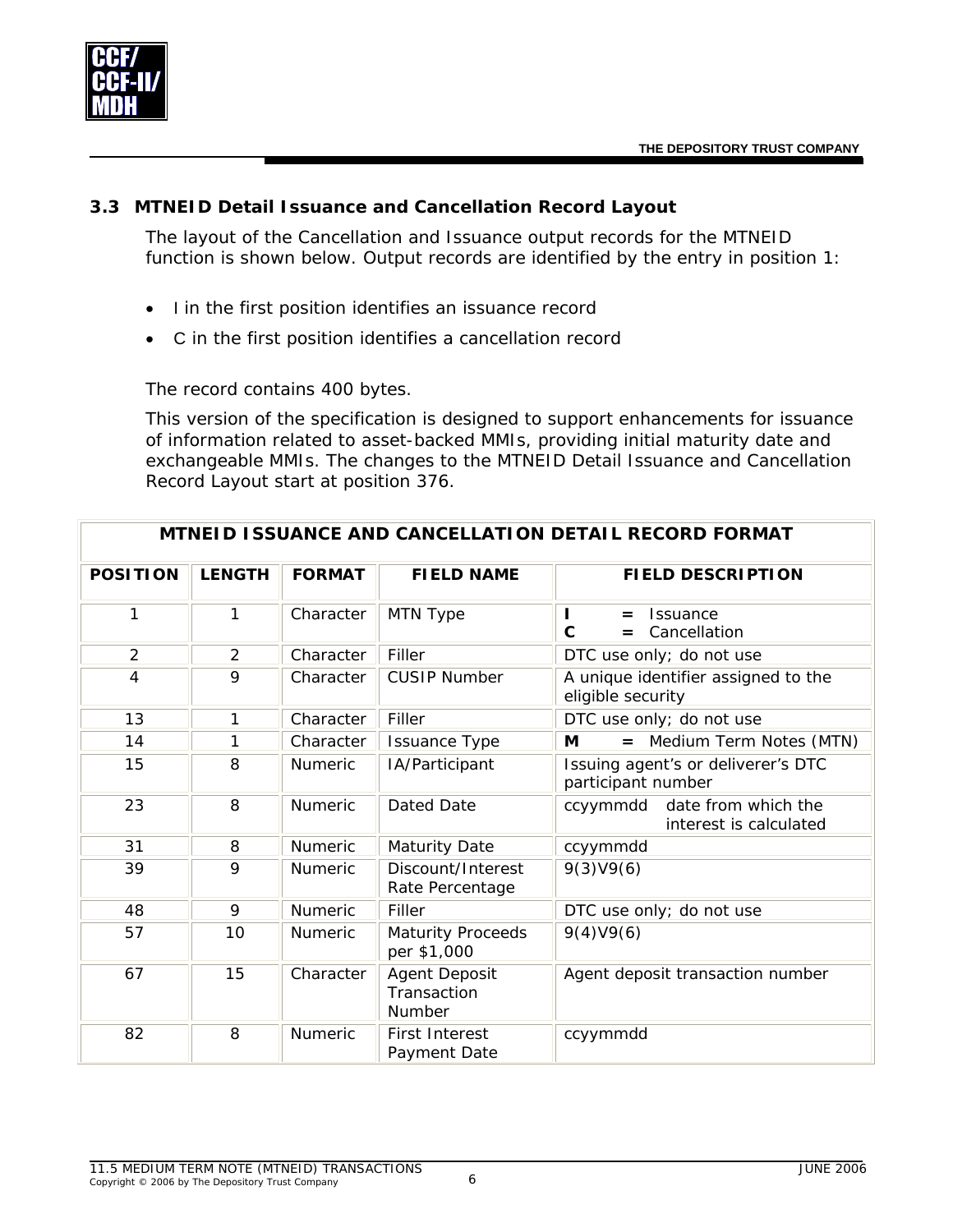

| MTNEID ISSUANCE AND CANCELLATION DETAIL RECORD FORMAT |                |               |                                          |                                                                                                                                                                                                     |  |
|-------------------------------------------------------|----------------|---------------|------------------------------------------|-----------------------------------------------------------------------------------------------------------------------------------------------------------------------------------------------------|--|
| <b>POSITION</b>                                       | <b>LENGTH</b>  | <b>FORMAT</b> | <b>FIELD NAME</b>                        | <b>FIELD DESCRIPTION</b>                                                                                                                                                                            |  |
| 90                                                    | 1              | Character     | Interest Payment<br>Frequency            | Pay period:<br>$=$ annual<br>A<br>${\sf S}$<br>semi-annual<br>$=$<br>$\mathbf O$<br>$=$ quarterly<br>M<br>$=$ monthly<br>Z<br>= zero coupon<br>= interest at maturity only<br>$\mathbf{I}$<br>(IAM) |  |
| 91                                                    | $\mathbf{1}$   | Character     | <b>Interest Rate</b><br>Indicator        | $=$ fixed rate<br>F<br>$\mathbf v$<br>variable rate<br>$=$                                                                                                                                          |  |
| 92                                                    | $\overline{2}$ | Numeric       | Record Date Days                         | Total number of days by which record<br>date precedes payment date                                                                                                                                  |  |
| 94                                                    | 9              | Numeric       | <b>First Interest</b><br>Payment/\$1,000 | 9(4)V9(6)                                                                                                                                                                                           |  |
| 103                                                   | 6              | Character     | Filler                                   | DTC use only; do not use                                                                                                                                                                            |  |
| 109                                                   | 20             | Character     | IA Contact                               | Issuing agent's designated contact                                                                                                                                                                  |  |
| 129                                                   | 10             | Character     | Contact Telephone<br>Number              | aaaeeennnn<br>$=$ area code;<br>ааа<br>exchange;<br>eee<br>$=$<br>number<br>nnnn<br>$=$                                                                                                             |  |
| 139                                                   | 1              | Character     | <b>Rate Reset</b><br>Frequency           | A<br>annual<br>$=$<br>S<br>= semi-annual<br>$\mathbf O$<br>$=$ quarterly<br>M<br>$=$ monthly<br>W<br>weekly<br>$=$<br>D<br>$=$ daily                                                                |  |
| 140                                                   | $\mathbf{1}$   | Character     | <b>Index Maturity</b><br>Period          | Time length of the index used to reset<br>the index:<br>Y<br>Years<br>$=$<br>Months<br>M<br>$=$<br>D<br>Days<br>$=$                                                                                 |  |
| 141                                                   | $\overline{2}$ | Numeric       | Index                                    | 00-99<br>number of index maturity<br>units                                                                                                                                                          |  |
| 143                                                   | $\mathbf{1}$   | Character     | Sign                                     | $+/-$<br>(when calculating<br>variable interest rate)<br>percentage spread<br>indicator of whether the<br>spread is added to $(+)$<br>or subtracted from (-)<br>the index's value                   |  |
| 144                                                   | 4              | Numeric       | Spread Percentage                        | 9(1)V9(3)                                                                                                                                                                                           |  |
| 148                                                   | 78             | Character     | <b>Special Instructions</b>              | Optional, free-form                                                                                                                                                                                 |  |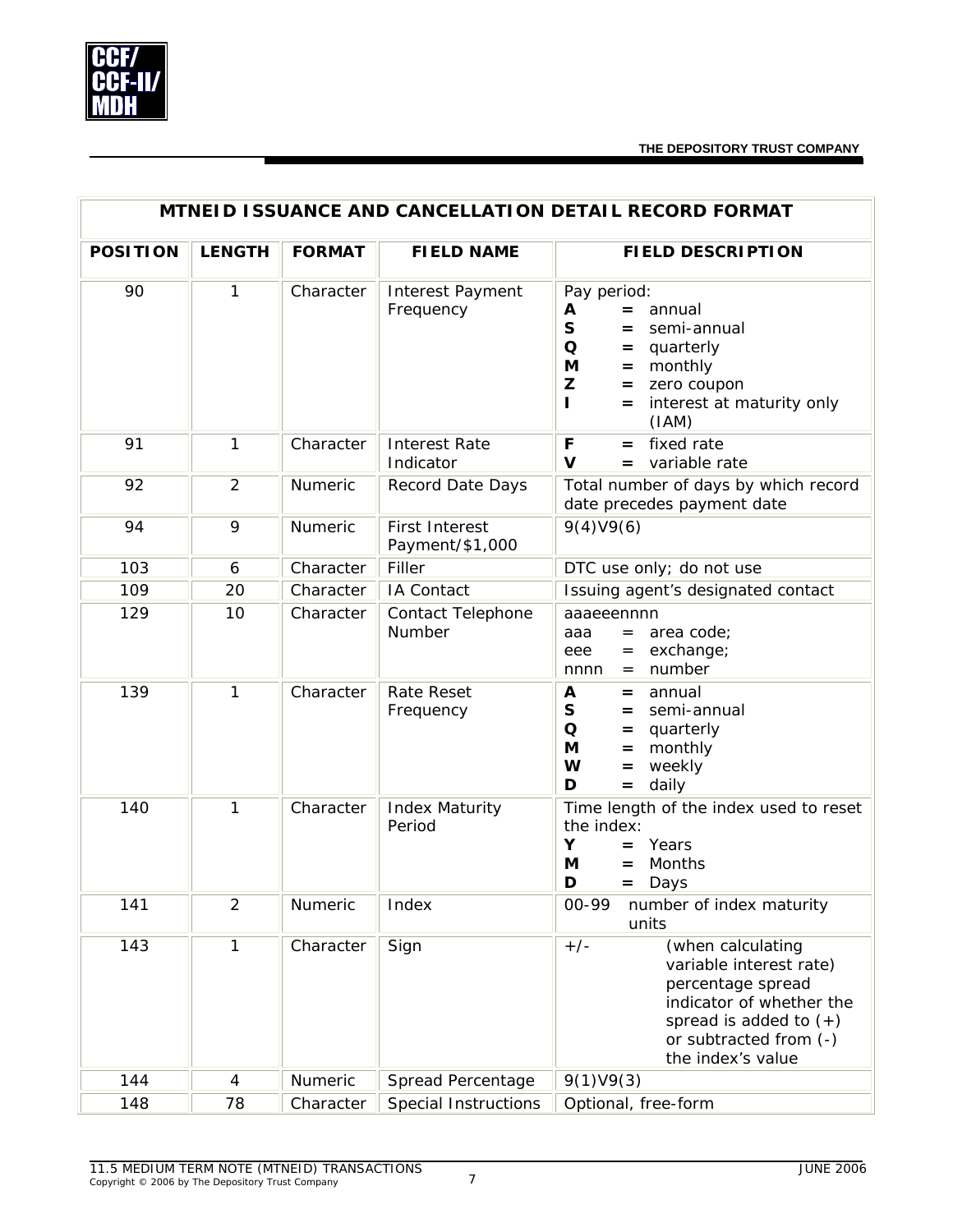

|                 | <b>MTNEID ISSUANCE AND CANCELLATION DETAIL RECORD FORMAT</b> |                |                                           |                                                                                                                                                             |  |  |
|-----------------|--------------------------------------------------------------|----------------|-------------------------------------------|-------------------------------------------------------------------------------------------------------------------------------------------------------------|--|--|
| <b>POSITION</b> | <b>LENGTH</b>                                                | <b>FORMAT</b>  | <b>FIELD NAME</b>                         | <b>FIELD DESCRIPTION</b>                                                                                                                                    |  |  |
| 226             | 15                                                           | Character      | Variable Rate Index                       | Index from which the variable rate is<br>reset on each reset date                                                                                           |  |  |
| 241             | 1                                                            | Character      | Repayment Put<br>Option Indicator         | N<br>$=$ no<br>Υ<br>$=$ yes                                                                                                                                 |  |  |
| 242             | 8                                                            | <b>Numeric</b> | Start Date 1st<br><b>Tender Period</b>    | ccyymmdd                                                                                                                                                    |  |  |
| 250             | 8                                                            | <b>Numeric</b> | End Date 1 <sup>st</sup> Tender<br>Period | ccyymmdd                                                                                                                                                    |  |  |
| 258             | 8                                                            | Numeric        | Pay Date 1 <sup>st</sup> Tender<br>Period | ccyymmdd                                                                                                                                                    |  |  |
| 266             | 1                                                            | Character      | Repayment Put<br><b>Option Frequency</b>  | A<br>annual<br>$=$<br>S<br>semi-annual<br>$=$<br>Q<br>quarterly<br>$=$<br>M<br>monthly<br>$=$<br>one time only<br>$\mathbf O$<br>$=$<br>irregular<br>Н<br>= |  |  |
| 267             | 1                                                            | Character      | Call Indicator                            | N<br>no<br>$=$<br>Υ<br>yes<br>$=$                                                                                                                           |  |  |
| 268             | 8                                                            | Numeric        | First Call Date                           | ccyymmdd                                                                                                                                                    |  |  |
| 276             | 6                                                            | Numeric        | Call Price<br>Percentage                  | 9(3)V9(3)<br>percentage of par paid if<br>the MTN is called on the<br>first call date                                                                       |  |  |
| 282             | 1                                                            | Character      | <b>Indexed Principal</b><br>Indicator     | Indicator of whether maturity<br>proceeds are determined via a<br>specific index:<br>N<br>$=$ no<br>Υ<br>$=$ yes                                            |  |  |
| 283             | 8                                                            | Numeric        | Settlement Date                           | ccyymmdd                                                                                                                                                    |  |  |
| 291             | 1                                                            | Character      | Amortizing Principal<br>Indicator         | Indicator of whether the MTN makes<br>both principal and interest payments<br>on each of its pay dates:<br>N<br>$=$ no<br>Υ<br>$=$ yes                      |  |  |
| 292             | 8                                                            | Numeric        | End Date Last<br>Tender                   | ccyymmdd                                                                                                                                                    |  |  |
| 300             | 1                                                            | Character      | Extendable<br>Maturity Indicator          | Indicator of whether the MTN has an<br>extendable maturity provision:<br>N<br>no<br>$=$<br>Υ<br>$=$ yes                                                     |  |  |
| 301             | 3                                                            | Character      | Foreign Currency<br>Code                  | ISO Currency code                                                                                                                                           |  |  |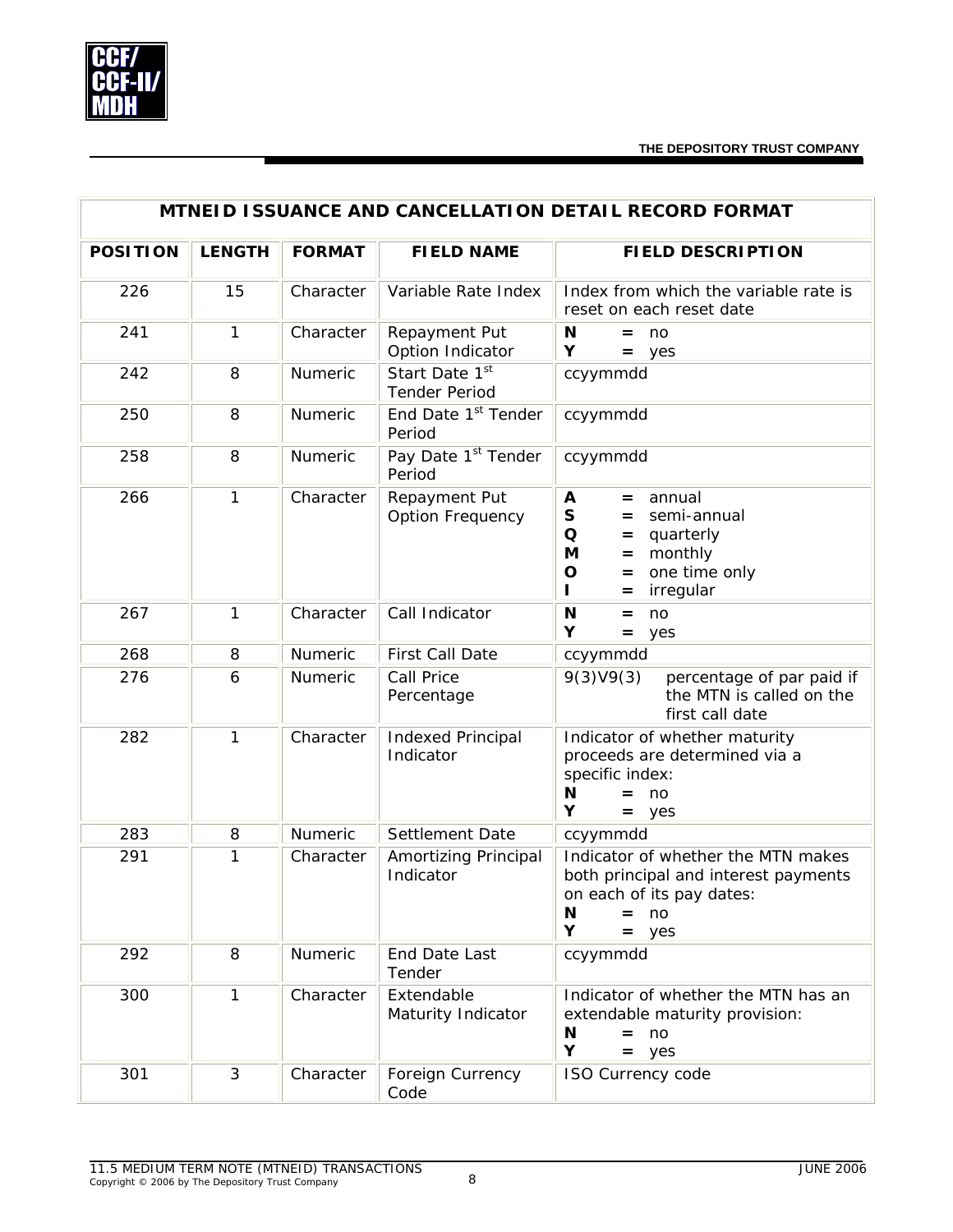

|                 | MTNEID ISSUANCE AND CANCELLATION DETAIL RECORD FORMAT |               |                                    |                                                                                                                                                                                                                                 |  |  |
|-----------------|-------------------------------------------------------|---------------|------------------------------------|---------------------------------------------------------------------------------------------------------------------------------------------------------------------------------------------------------------------------------|--|--|
| <b>POSITION</b> | <b>LENGTH</b>                                         | <b>FORMAT</b> | <b>FIELD NAME</b>                  | <b>FIELD DESCRIPTION</b>                                                                                                                                                                                                        |  |  |
| 304             | 1                                                     | Character     | <b>Accrual Period</b><br>Indicator | Basis on which accrued interest is<br>calculated:<br>$=$ record to record date<br>R<br>$\mathsf{P}$<br>= payable to payable date                                                                                                |  |  |
| 305             | 1                                                     | Character     | <b>Interest Rate Reset</b>         | Indicator of whether the spread or<br>spread multiplier for a variable rate<br>MTN can be reset at the option of the<br>issuer, or for a fixed rate MTN,<br>whether the fixed rate can be reset:<br>N<br>$=$ no<br>Υ<br>$=$ yes |  |  |
| 306             | 1                                                     | Character     | Renewable Note<br>Indicator        | Indicator of whether the MTN is<br>renewable:<br>N<br>$=$ no<br>Υ<br>$=$ yes                                                                                                                                                    |  |  |
| 307             | 9                                                     | Numeric       | Interest/\$1000 At<br>Maturity     | 9(3)V9(6)<br>dollar amount of interest<br>per \$1,000 face amount<br>to be paid on maturity<br>date                                                                                                                             |  |  |
| 316             | 6                                                     | Numeric       | <b>Record Date</b>                 | ccyymmdd                                                                                                                                                                                                                        |  |  |
| 322             | 1                                                     | Character     | Foreign Currency<br>Indicator      | Indicator of whether the security is<br>denominated in a foreign currency:<br>$\mathbf N$<br>no<br>$=$<br>Υ<br>yes<br>=                                                                                                         |  |  |
| 323             | 12                                                    | Numeric       | Principal Amount                   | In units of 1                                                                                                                                                                                                                   |  |  |
| 335             | 22                                                    | Character     | <b>Issuer Name</b>                 | Name of issuer                                                                                                                                                                                                                  |  |  |
| 357             | $\mathbf{1}$                                          | Character     | Sales Type                         | <b>Direct Sales</b><br>D<br>$=$<br>S<br>= Sales Agent Sale                                                                                                                                                                      |  |  |
| 358             | 8                                                     | Character     | Sales Agent<br>Participant Number  | If Sales Agent (position $357$ ) = S:<br>Sales agent's 8-digit participant<br>number<br>If Sales Type (position $357$ ) = D:<br><b>Blank</b>                                                                                    |  |  |
| 366             | 10                                                    | Character     | Sales Agent Name                   | If Sales Type (position $357$ ) = S:<br>Sales agent's name<br>If Sales Type (position $357$ ) = D:<br><b>Blank</b>                                                                                                              |  |  |
| 376             | $\mathbf{1}$                                          | Character     | Asset-Backed<br>Indicator          | Indicator of whether the issuance is<br>Asset-Backed<br>Υ<br>$=$ yes<br>N<br>no<br>$=$                                                                                                                                          |  |  |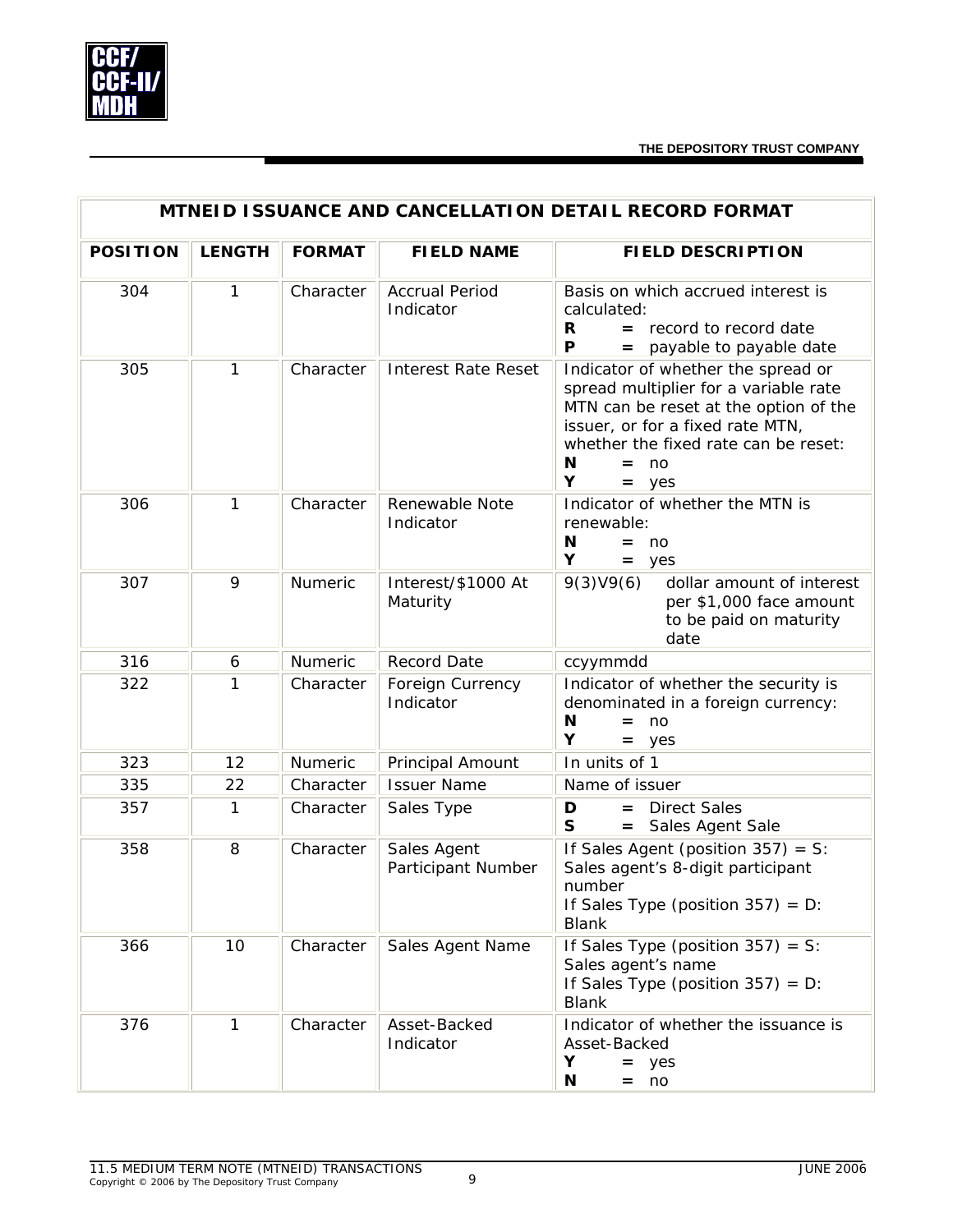

| <b>MTNEID ISSUANCE AND CANCELLATION DETAIL RECORD FORMAT</b> |               |                |                                 |                                                                                     |  |
|--------------------------------------------------------------|---------------|----------------|---------------------------------|-------------------------------------------------------------------------------------|--|
| <b>POSITION</b>                                              | <b>LENGTH</b> | <b>FORMAT</b>  | <b>FIELD NAME</b>               | <b>FIELD DESCRIPTION</b>                                                            |  |
| 377                                                          |               | Character      | Exchangeable<br>Indicator       | Indicator of whether the issuance is<br>Exchangeable<br>Y<br>$=$ yes<br>N<br>$=$ no |  |
| 378                                                          | 8             | <b>Numeric</b> | <b>Initial Maturity</b><br>Date | Date on which the security matures is<br>the original maturity date is<br>extended. |  |
| 386                                                          | 14            | Character      | Filler                          | DTC use only; do not use                                                            |  |